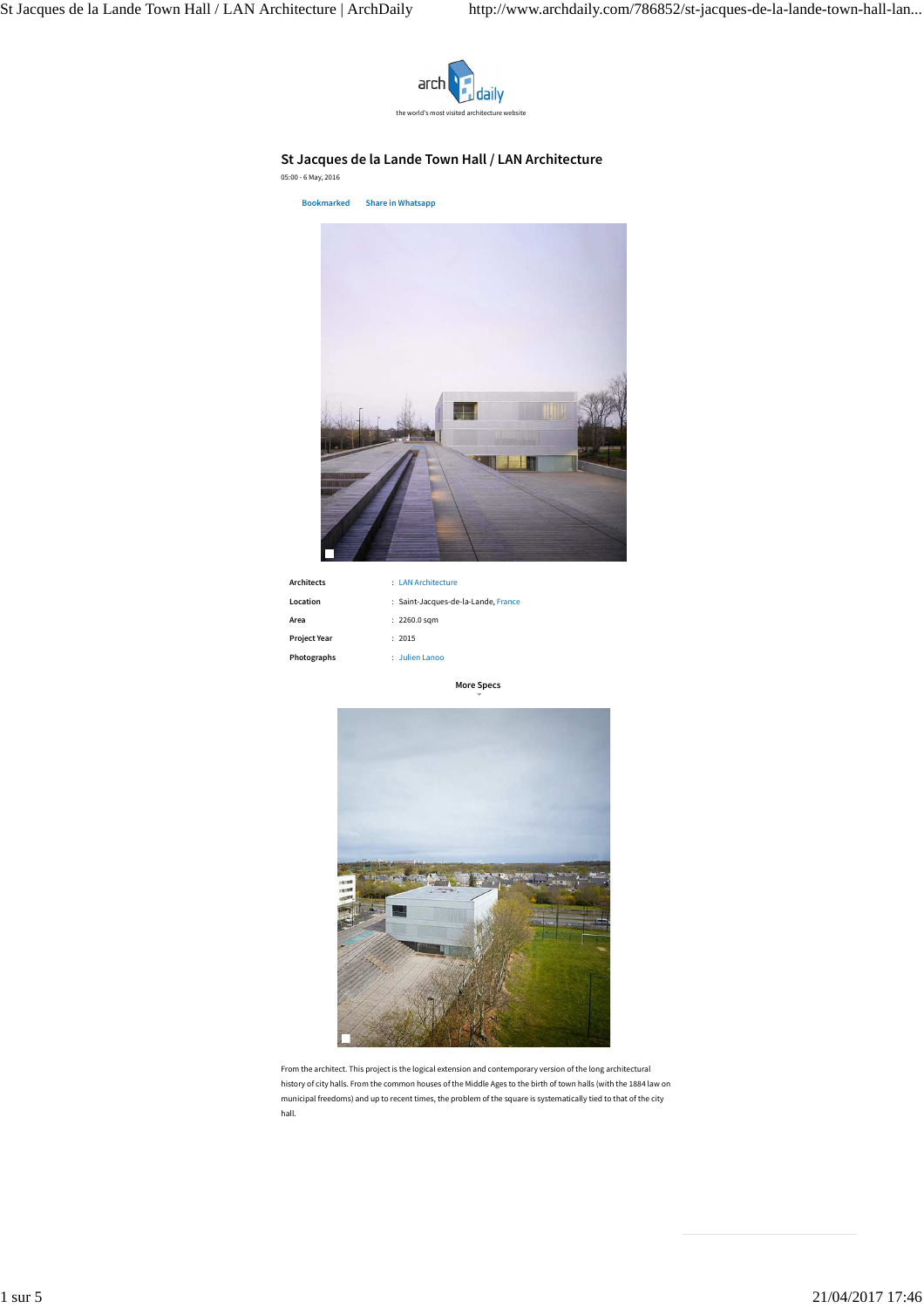

Despite this long history, architects have not developed a true typology, only an eclectic formulation of a certain number of elements: the square, the fountain, the city council hall which looks out onto the street via a small gallery called a "breteche" or an "oriel," a ground floor that leads to a large vestibule and serves as a hall, and so on.



Our proposal contains these elements. We believe that the unifying element is a sense of the contemporary, and for us, being contemporary means above all minimizing impacts, developing potential, and predicting the unforeseeable. This is why the building and the square become a single entity, and why the upper square (the roof of the PAE and CCAS) becomes a belvedere facing Blvd. Roger Dodin and rue André Malraux that leads intuitively to the marriage hall. Because of its horizontality, the building also reveals the hedge from rue André Malraux.



Lastly, when viewed from the route de Redon, it appears as a line that underlines and frames the entire complex. The future City Hall is the last element in the ZAC Morinais mixed-use area that opens out onto the city. With its two squares, it is readily identifiable from the heart of the Morinais area as it is from the route de Redon. The principle of its functionality is based on the clear visibility of its various services, the obvious location of the reception areas surrounding the naturally lit patios, and a spatial organization revolving around the central hall.